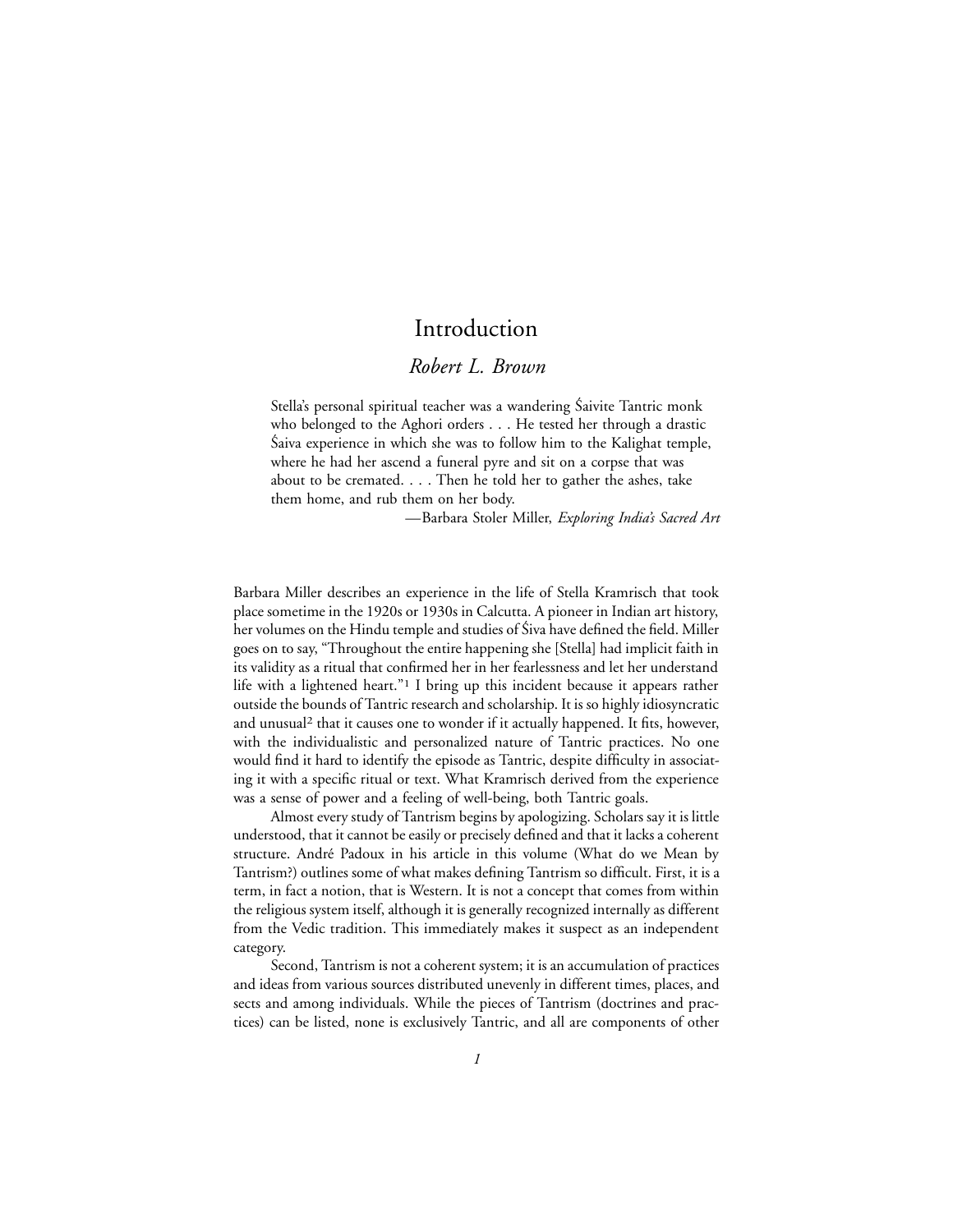religious systems. Rather, one might see them as cumulative, with some systems having more components being weighted toward the Tantric. Thus there are levels or degrees of Tantrism.

Third, Tantric pieces can be mixed easily with other non-Tantric aspects, such as *bhakti* (devotional) worship being used alongside Tantric approaches to the deity.3 For one who worships the deity in multiple ways, can we say he or she is at one point a Tantric practitioner, and not at another point? Thus, even to argue what it is by saying what it is not is not entirely successful.

Rather than a system, cult, or religion André Padoux speaks of a "Tantric vision" and includes among its characteristics the use of ritual, manipulation of power, transgression of norms, use of the mundane to reach the supramundane, and identification of the microcosm with the macrocosm. The reader may want as well to refer to the list of eighteen constituents of Tantrism in Teun Goundriaan's introduction to *Hindu Tantrism.*4

Unfortunately for the topic of this book, what is or is not Tantric is of importance. The articles in the book came from two conferences focused on the question, what were the roots of Tantrism? Scholars were asked to explore how, when, and where Tantrism began. What were the sources for Tantrism and when can we begin to speak of Tantrism as an independent religious tradition? What were the causes, historical and religious? While these questions are not answered fully in the papers of this volume, they are carefully and extensively explored from a variety of viewpoints, methodologies, and approaches. One of the book's strengths is that the questions are pursued not only from a textual viewpoint, but from art historical and historical approaches as well.

It was decided to focus on Hindu Tantrism. While Buddhist Tantrism is discussed in some papers, it is not given equal weight in the volume. This is not because we felt Buddhist Tantrism was less important or that it could not be explored for Tantra's roots, but that it would require another book.

Before turning to the papers, I want to propose a way of viewing Tantrism in terms of process rather than as a static structure of characteristics. Emphasis on process points out that Tantrism is predominantly action, either physical or mental, with less stress on belief, doctrine, or theology. It also allows identification of what is and is not Tantric in terms of application rather than in terms of the qualities and characteristics themselves. I will present the model in a diagram, and then make some comments on it:

| Processes       | Accomplished by           | Guided by    | Goals         |
|-----------------|---------------------------|--------------|---------------|
| visualization   | ritual (kriya)            | teacher/guru | enlightenment |
| verbalization   | yoga, the body,           | deity        | mukti         |
| identification  | mandala, cakra,           |              | worldly power |
| internalization | mantra, yantra,           |              | bhukti        |
| concretization  | $p\bar{u}j\bar{a}$ , icon |              |               |
| transformation  |                           |              |               |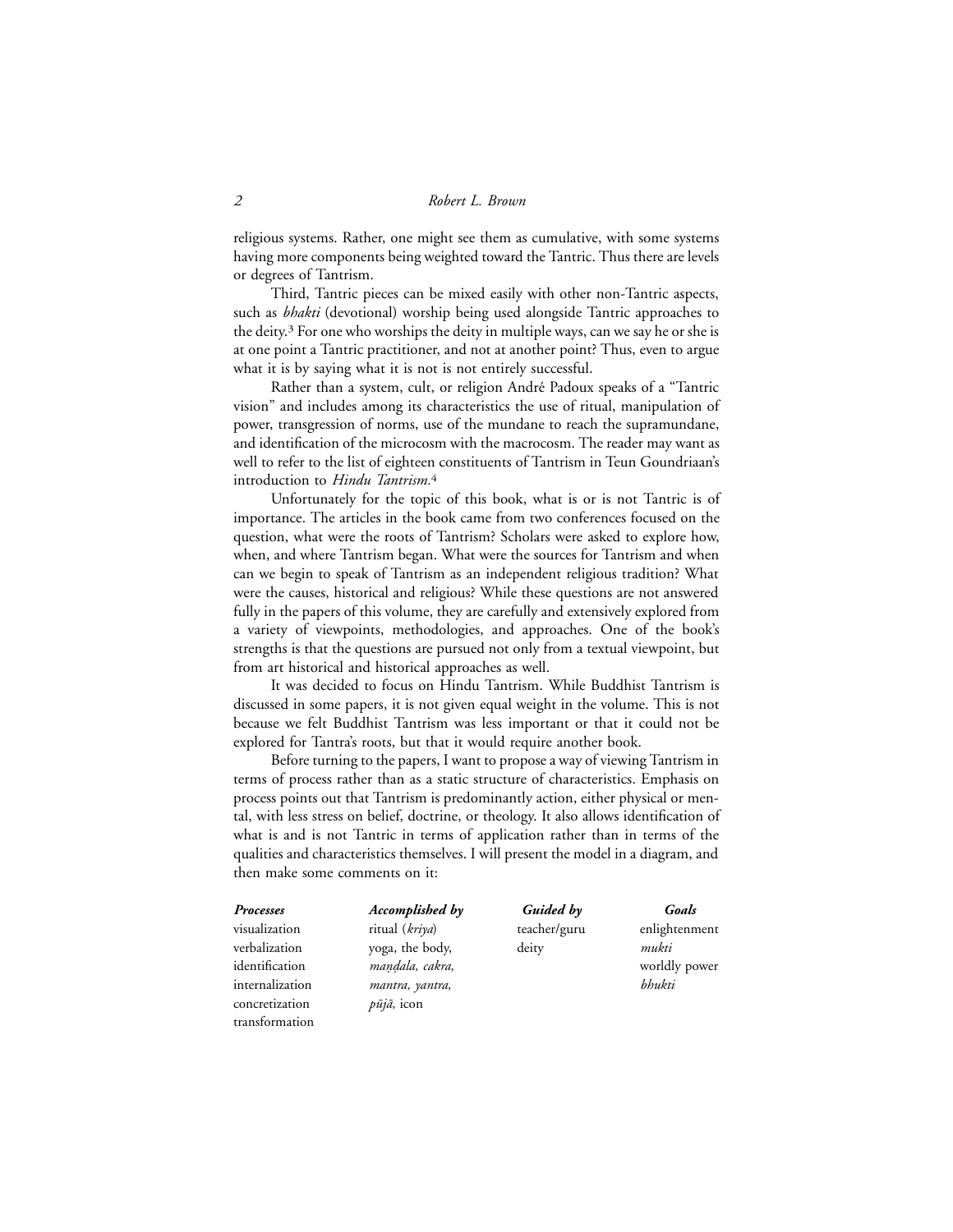Starting with the goals first, *both* enlightenment and worldly success are expected. These goals are frequently separated in religions, including Indian religions, with two different sets of activities expected to achieve them. Enlightenment, often seen as a difficult process of endless rebirths achievable only by advanced religious specialists, can be reached in Tantrism during one lifetime while the practitioner is still alive. On the other hand, worldly power, even of the most mundane kind, for example success in love, is also achievable at the same time as enlightenment; they are intertwined. Success in this world need not be shunned to achieve enlightenment, a position held by *´srama˜nic* (mendicant) Buddhists, Jains, and the Brahmanic tradition of the Hindus. For non-Tantric Buddhists, Jains, and Hindus, the life of a householder is a serious impediment for full spiritual accomplishment; instead the ascetic life is needed to move forward.

The way for Tantric practitioners to reach dual goals comes by connecting themselves to a power that flows through the world, including their own bodies, a power usually visualized as female. Tantrins identify the power, locate it, activate it, and use it for their own desires. The process brings into play the other three categories of the chart above: a guide, a set of tools, and various transformational actions. The guide is above all the teacher (the guru) who is simultaneously the deity and ultimately the student as well. Indeed, the collapsing and overlapping identities of the teacher is one illustration of the transformational processes so central to Tantrism that involve the movement both toward a unity, an essence, a center, and a monism while *simultaneously* breaking into dualities and multiples that replicate (often in numbered ranks) toward the periphery.

The importance of the guru cannot be overstated, as she/he is the only way for a student to learn Tantric practice. The oft-stated idea that Tantrism is esoteric because a secret tradition is passed between teacher and student is not unfounded. It helps to explain the individual approach to worship, the lack of a temple or monastery, and less focus on a loving relationship with a deity (all characteristics of theistic Hinduism). It also brings into question the use of written texts in the Tantric tradition, the primary source for scholars of Tantrism. Is it like attempting to understand the art of auto mechanics by reading through the auto parts catalogs? We may know a great deal about the components, but how they come together and work is known only by hands-on experience.

The tools used by the teacher and student listed in the second column are not intended to be inclusive. They share, however, certain characteristics: they are all "things" or involve the manipulation of "things." I have put the word *things* in quotation marks because they can be visualized or imagined, and they can be internalized so that they are placed within the body. There is often a hierarchy imposed on them as well, so that, for example, the drawing of a physical *yantra* is of a lower spiritual power than one drawn in the heart of the practitioner. The spiritual scale going from the concrete to the more abstract is found in all Indic religions.

The tools in Tantrism are less doctrines and beliefs than concrete things that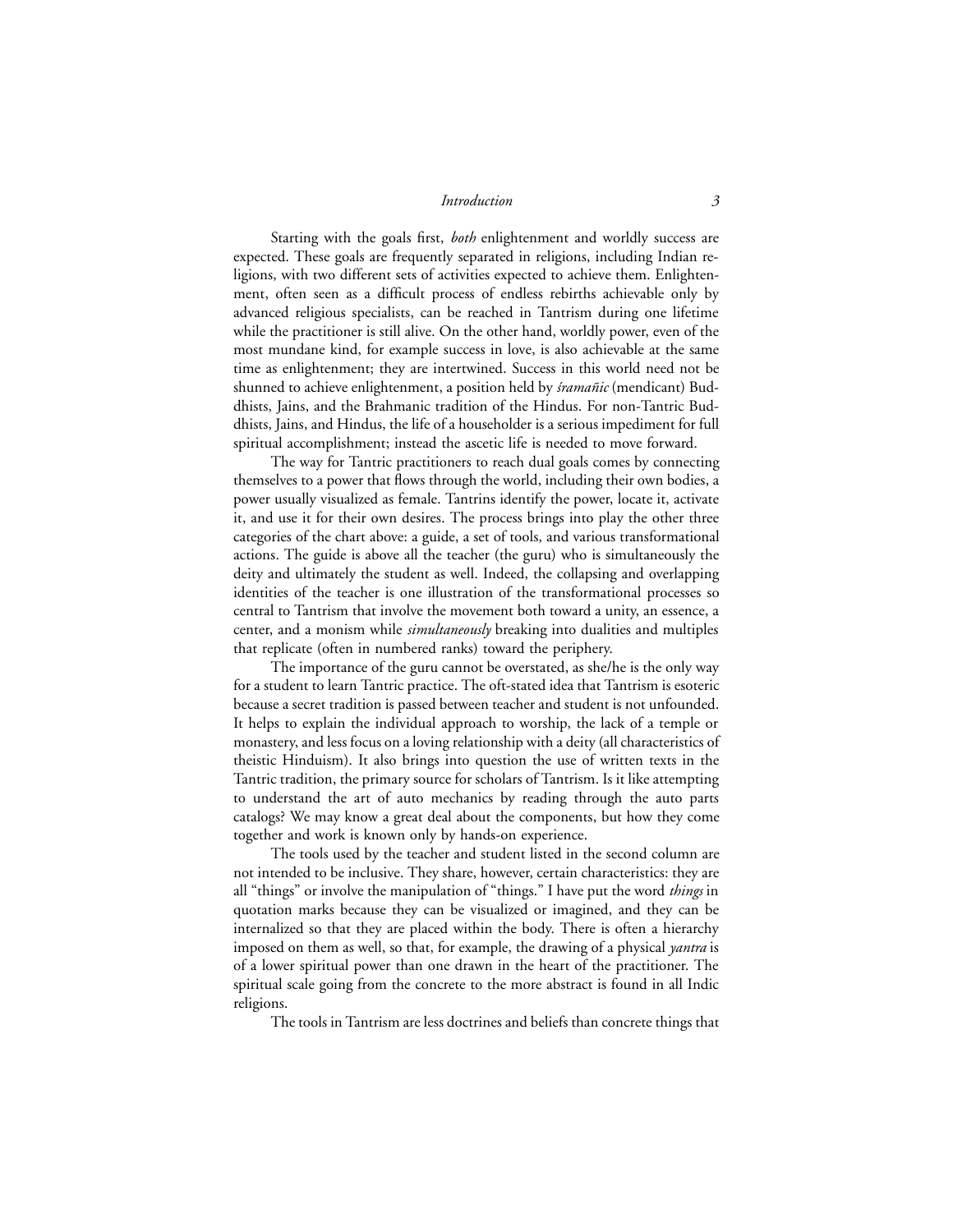the practitioner learns to manipulate in certain specific ways, sequences, and patterns. This involves actions and processes with things being taken through time and space. Indeed, the ultimate tool in Tantra is the human body, both the outside and the inside, both the anatomical body of arms, hands, tongue, heart, genitals, and mind, and the yogic anatomy of *cakras* and *nādīs*. It is control of the body as a tool used to actuate processes that connects the practitioner with the universal power to reach his goals.

I have listed six processes, again not intending to be comprehensive, that the tools are used to bring about. They can be seen as paired. The first two, visualization and verbalization, involve seeing and speaking the power into being. The importance of seeing (*dar'sana*) in approaching the deity has often been noted in Indian religions and it is used in Tantric practice as well, but often is interiorized or envisaged rather than directed toward an icon. One of the abilities of a Tantric worshiper is to create visions of the deities (and other signs) in his mind's eye. Verbalization is of the greatest importance in Tantric worship as the recitation of sounds (*mantras*). *Mantras* are learned from the teacher and are conceived as sounds, not as written word; and, just as visualizing brings about the deities and the powers they manifest, so does the use of *mantra.*

The paired processes of identification and internalization indicate actions that make the worshiper divine, the realization of which is needed to gain access to the universal power. An example of identification has already been mentioned above, when the teacher and the deity are identified as one. Such telescoping of identities is needed to pull everything into the body of the worshiper so that the ultimate identification can be made of the deity with the worshiper. The importance of internalizing the concrete "thing" as a mental image is central to being able to create within the body what is outside it. Tantric ritual seems to be set up as a pairing of doing something involving manipulating a thing (like drawing a *yantra*) and then imagining it within through a mental image.

The last pairing consists of concretization and transformation, two seemingly opposite procedures. Once internalization is achieved, it does not mean that the process is unidirectional as the ritual always involves arranging, moving, and changing real things, even when internalization has taken place; the processes are intertwined and occilating. By concretization I mean that, for the Tantric practitioner, things (including such things as sounds or deities) have a reality that takes form in the world, cannot be abandoned, and must be used. The final process, transformation, can be applied to all the processes, as it seems to me the most essential of them all, as all involve one thing changing into another. Indeed, the ability to change one reality through ritual manipulation of things into another truer, more powerful reality may be one definition of Tantrism.

Finally, what aspects of Indian religions (Purāṇic Hinduism and Buddhism, for example) are less stressed by this Tantric view? Immediately, there are problems; to separate Hinduism and Buddhism from Tantric practices is, as noted above, difficult. André Padoux's observation that "for a thousand years, most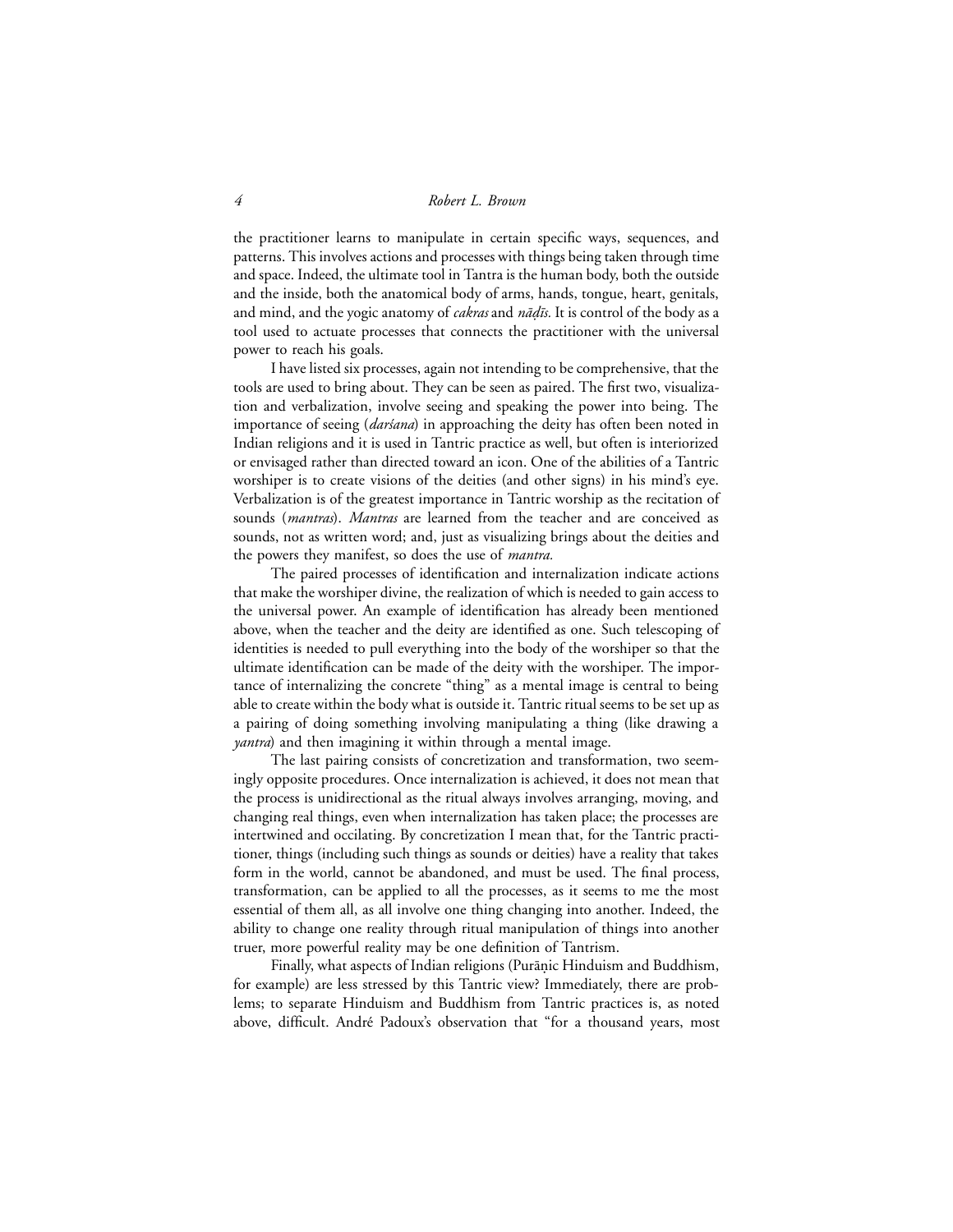Hinduism has been either Tantric or Tantricized"<sup>5</sup> underlines the futility in attempting to categorize and divide what is and is not Tantric in current Hindu practices. Still, if we say we are talking about emphasis, not difference, we can suggest several areas less emphasized in Tantric practice than in certain other Indic religions. I will suggest five: less stress on mythology and narrative stories of deities, less stress on love for god, less stress on moral action (for Buddhism), less stress on temple worship and priests, and less stress on patronage of art, temples, and good works (on merit and therefore on *karma*). To expand and explain these would take us too far afield, but I ask the reader to keep them in mind while reading through the articles in this book. Evidence in support of this less-stressed list (and it can certainly be lengthened) is seen in part from observing that the topics are not important aspects of the discussions in the articles in this book.

The very brief and simple introduction to Tantrism given above is intended to orient the reader, particularly one who comes to the topic without much background, as discussions of Tantrism can become fairly complex and technical. The book's twelve papers are divided into five sections with the first including two papers that give overviews of Tantrism while focusing on the issues of beginnings and relationships.

#### *Overviews*

The first essay by André Padoux sets up for us (as mentioned already) some of the overall questions regarding Tantrism and why these questions have not been answered, demonstrating why the search for Tantra's roots will not be easy. In addition, Padoux points out a source of confusion—and one that is particularly important for us—between Tantric practice and its sources, what might be called its mimetic nature. Again and again, Tantrism appears to replicate or copy either pre-Tantric or local practices. The question is whether the relationship is in terms of sources or of parallel but independent origins. Padoux mentions as examples micro-macrocosmic correspondences, magic use of power, power in terms of violence and transgression, and feminine aspect of the deity, all characteristic of Tantrism but all found in either pre-Tantric or autochthonous local religion. Are these roots or merely parallel branches from the same trunk?

Padoux ends his essay by proposing two possible definitions of Tantrism that might focus its seemingly amorphous nature, both of which, however, he ultimately rejects.

One is to confine Tantrism to the "hard core" practitioners: a system of observances (often transgressive in nature) that are given meaning by a more or less power-oriented vision of man and the cosmos, a system where power is manipulated, where micro-macrocosmic correspondences play an essential role. Also, there is usually a high degree of esotericism (the higher, the more esoteric, the more "Tantric") together with a particular type of pan-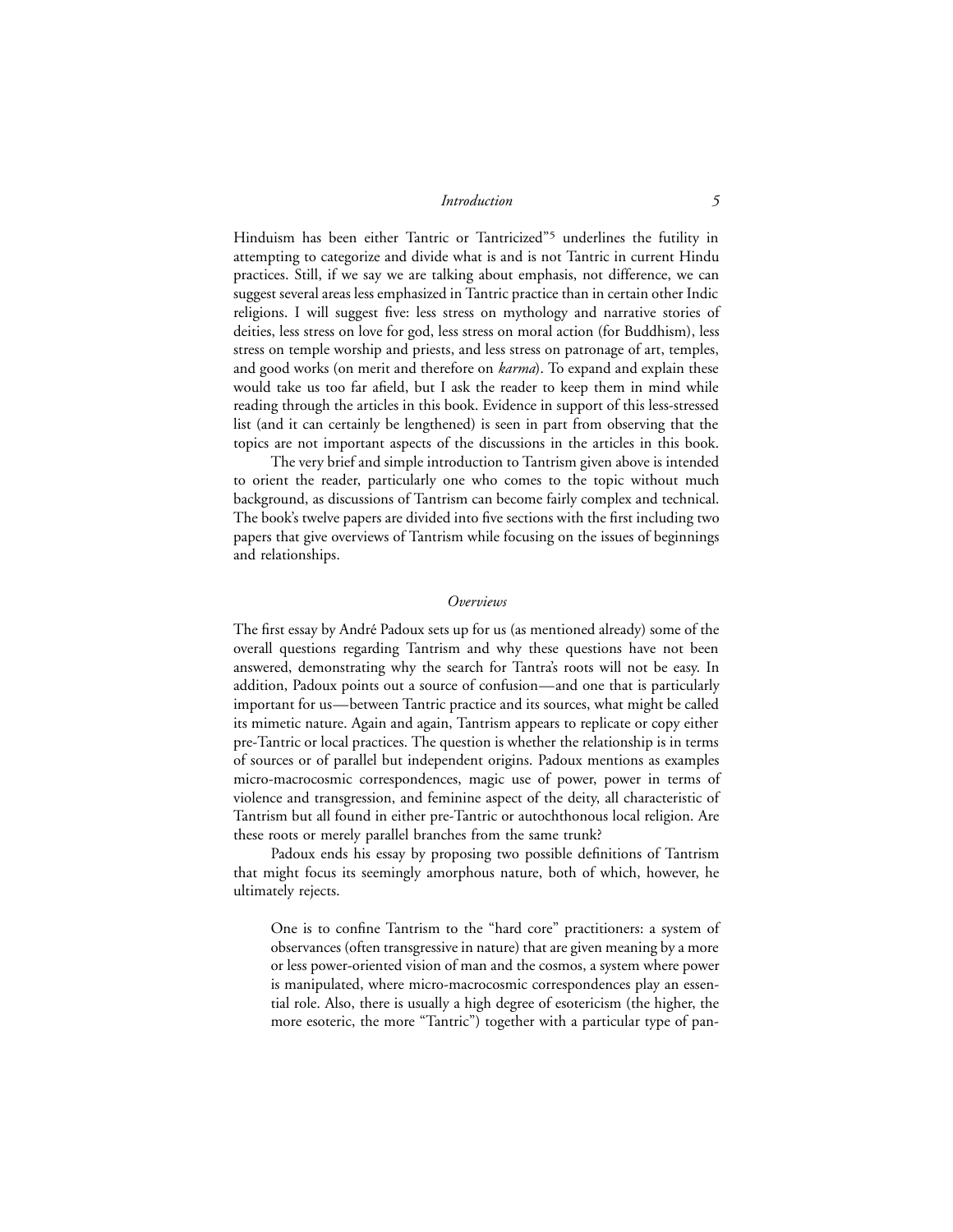#### *6 Robert L. Brown*

theon (not necessarily sexually differentiated however), and a particular and very developed type of ritual. Outside these qualifications, there may exist a varying number and proportion of Tantric traits, but not Tantrism as such.

The second definition is one frequently applied to Tantrism, "to stress its ritual aspect without omitting entirely the ideological side, but subordinating it to ritual." Padoux rejects both approaches and ends his essay saying, "I fear we still have to toil to find a solution to the problem of Tantrism."

The second essay by David N. Lorenzen, "Early Evidence for Tantric Religion," is a straightforward review of the historical evidence for the appearance of Tantrism, serving as an excellent pendant to Padoux's thematic article. Lorenzen suggests that there are two ways to define Tantrism, one is "a narrow definition [that] considers as Tantric only religious phenomena directly associated with the Tantras, Samhitās and Āgamas," that is texts written in Sanskrit and thus directed toward an elite. The second broader definition adds "an ample range of popular 'magical' beliefs and practices, including much of Śākta and Hatha Yoga traditions," traditions that use predominantly vernacular languages. Lorenzen chooses the second as a definition, and then proceeds to sort through historical, textual, and epigraphical sources to locate in time and geography the beginnings of Tantrism. He concludes that Tantrism begins to be discerned in the fifth century C.E. and is clearly seen by the seventh. By the ninth it was fully manifested in both Hinduism and Buddhism. He finds its beginnings to be "primarily a northern phenomena," with its centers in Bihar, Bengal, Assam, Kashmir, Nepal, Tibet, the Punjab, and Rajasthan. While these dates and localities may seem rather conservative to some, Lorenzen's historical evidence supports them. He does not deny that there are characteristics of Tantrism that can be traced to a much earlier time. His point is that Tantrism as such ("the complex as a whole") cannot be earlier.

## *The History and Development of Tantra*

Most of the book's essays deal in some way with developments of Tantrism through time, but the three included in this section demonstrate three distinctly different approaches to understanding development and change. The most comprehensive is M. C. Joshi's "Historical and Iconographic Aspects of Śākta Tantrism," which traces goddess worship in India from the Upper Paleolithic through the thirteenth century c.e. Joshi uses as evidence texts, inscriptions, and art to outline the major shifts and changes in the worship of goddesses, and the essay serves as an excellent survey of the historical points at which Tantric-flavored imagery and practices were added. Joshi assumes that goddess worship is, in some way, Tantric by nature, stating at the beginning that "Sākta Tantrism has its roots in prehistoric concepts of a fertile mother goddess and ancient systems for her worship." He does not suggest any one point in time or change in iconography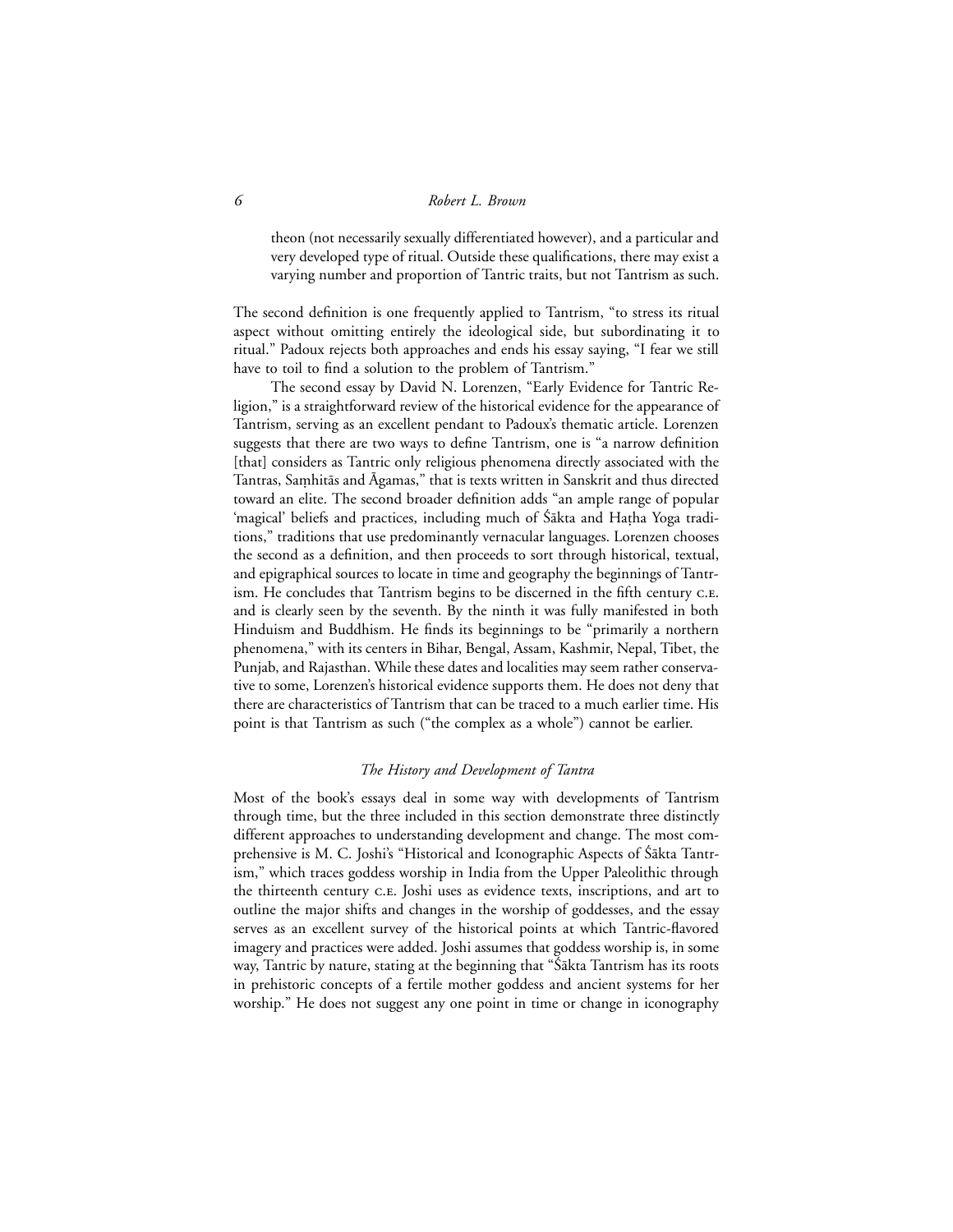that divides ancient goddesses from Tantric goddesses, nor contemporary non-Tantric goddesses from Tantric ones. The advantage of this is that he is never forced to propose a confining and monolithic definition of Tantrism, but outlines a continuous, cumulative development. Nor does he attempt to show why the changes he notes have taken place. In other words, he assumes that Tantrism exists in some form from the beginning of religion in India, that it is connected to goddess worship, and that the way the goddesses developed over time is in itself a history of Tantrism.

A very different approach to Śākta Tantrism is given in Douglas Renfrew Brooks's article "Auspicious Fragments and Uncertain Wisdom: The Roots of Śrīvidyā Śākta Tantrism in South India." Rather than a historical survey of practices, Brooks's study is a detailed look at a particular text, the *Tirumantiram,* written in Tamil by the seventh century saint Tirumūlar. Brooks finds that Tirumūlar knew aspects of a highly detailed and organized form of Tantric goddess worship, the Śrīvidyā. What he is able to show is that Tirumūlar—while a Saivite and not a Tantric worshiper—knew and used essential aspects, particularly ´ the *śrīvidyā mantra*, of the Srīvidyā system. Since the Srīvidyā system developed in north India, probably in Kashmir, and takes form in Sanskrit texts only in the ninth century, Brooks demonstrates that "the structure of Śrīvidyā ideology must have been in place perhaps as long as two centuries before its crystallization in Sanskrit texts." Furthermore, that Tirumūlar was familiar with this ideology and could incorporate it into his own religious system, argues for a surprisingly early India-wide awareness of "Tantric" thought that existed outside of texts and temples. Brooks's paper suggests there was a shared Tantric ideology in India that existed before codification in Sanskrit texts and that was not yet restricted to specific groups.

The third paper in this section, Thomas B. Coburn's "The Structural Interplay of Tantra, Vedānta, and Bhakti: Nondualist Commentary on the Goddess," focuses the discussion on a single passage from the sixth-century *Devī-Māhātmya*. Coburn's approach to the passage is to compare the analysis of two eighteenthcentury Indian commentators, Nāgoji Bhaṭṭa and Bhāskararāya, the first an Advaita Vedāntin and the second a Tantric follower of Srīvidyā (the system mentioned by Brooks). Coburn finds that the two use similar references, and both are involved in attempts to apply a monistic or nondual reading of the passage and of reality. But whereas Nāgoji Bhatta must ultimately say that even the goddess must be subordinate to a more ultimate reality ("Brahman-without-qualities"), the Tantric Bhāskararāya is:

unwilling to ascribe secondary status to the physical world, or to the senses, or to the manifest diversity of the Goddess's form. The way in which [he avoids] epistemological dualism is not philosophically, but ritually through the esoteric, experiential transformation of the world. . . . What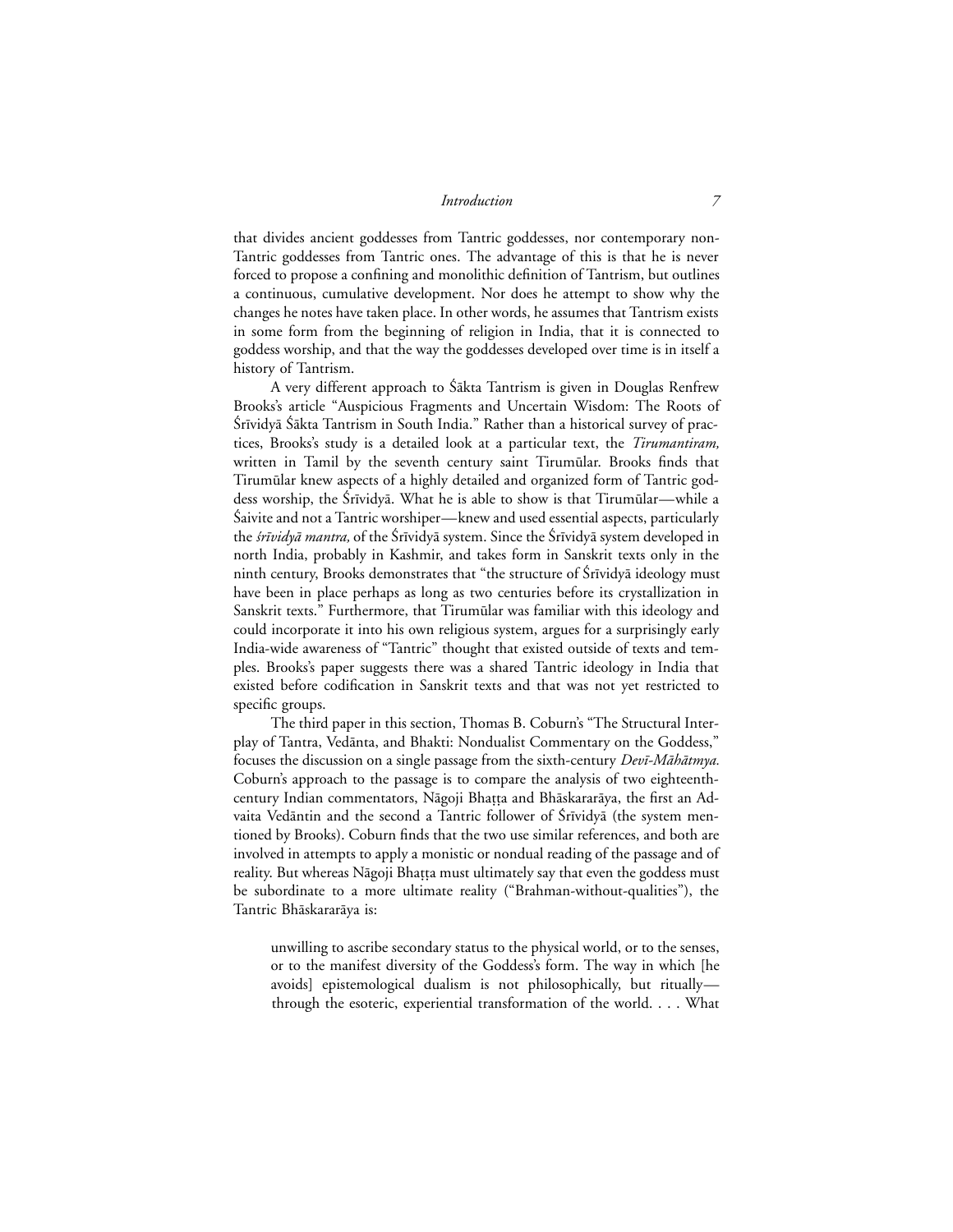differentiates the two nondualisms, then, is that one—Advaita Vedānta—is of a public and profoundly philosophical sort, while the other—Tantra inclines toward a private and ritualized experience of oneness.

Each of the authors in this section—Joshi, Brooks, and Coburn—has focused on the goddess and the development of Śākta Tantrism, but each has addressed them very differently, demonstrating the advantages and disadvantages of going from a broad historical survey to a focused and highly detailed analysis of a single moment.

### *The Art History and Archaeology of Tantra*

The first paper in this section, that by Thomas McEvilley entitled "The Spinal Serpent," may at first appear to be neither art historical nor archeological, but I am using McEvilley's own use of the term archaeology that he introduced in his article "The Archeology of Yoga" in 1981.6 His article in this volume can be seen as an extension of his earlier article where he argues for yogic practices in the Indus Valley culture (ca. 2800–1700 B.C.E.), using as evidence six seals showing figures in *mūlābandhāsana*, a Hatha yoga posture used to activate the *kundalinī* and that implies the existence of the three channels (*n* $\bar{a}d\bar{s}$ ) of yogic physiology (*susumna*, *idā*, and *pingala*). In "The Spinal Serpent" McEvilley points out, for the first time, the startling parallels between "the Hindu doctrine of the *kundalinī* [and] Plato's doctrine in the *Timaeus.*" These correlations are so complete—even to the two subtle channels that flank the spine, the need to retain the "soul-stuff" or sperm in the head rather than expend it through ejaculation, and the visualization of this power as a serpent—that McEvilley undertakes to search for connections between Greece, India and even China. He concludes that the Tantric physiology is not exclusively an Asian element, and that "a diffusion situation probably involving some of the factors just reviewed was involved in its presence in India as well as in Greece." The roots of Tantra, according to McEvilley, seem here "to direct our gaze into the darkest depths of human prehistory."

Katherine Anne Harper argues in the next paper "The Warring Śaktis: A Paradigm for Gupta Conquests" that the Tantric notion of female power (*śakti*) was applied to a preexisting group of goddesses, the seven mothers or Saptamātrkās, an association that brought the mothers into the mainstream of Hindu religion. She pinpoints this at ca. 400 c.e., during the Gupta Dynasty, making it among the earliest evidence we have for fully developed Tantric images, and long before we have actual Tantric texts (ca. ninth century). The association of *´sakti* with the mothers was, Harper feels, done in a structured, purposeful manner by Vaidika Tantrins who:

devised rituals meant to strengthen the king's power and protect the established order. Their reformation of older religious symbols resulted in elevat-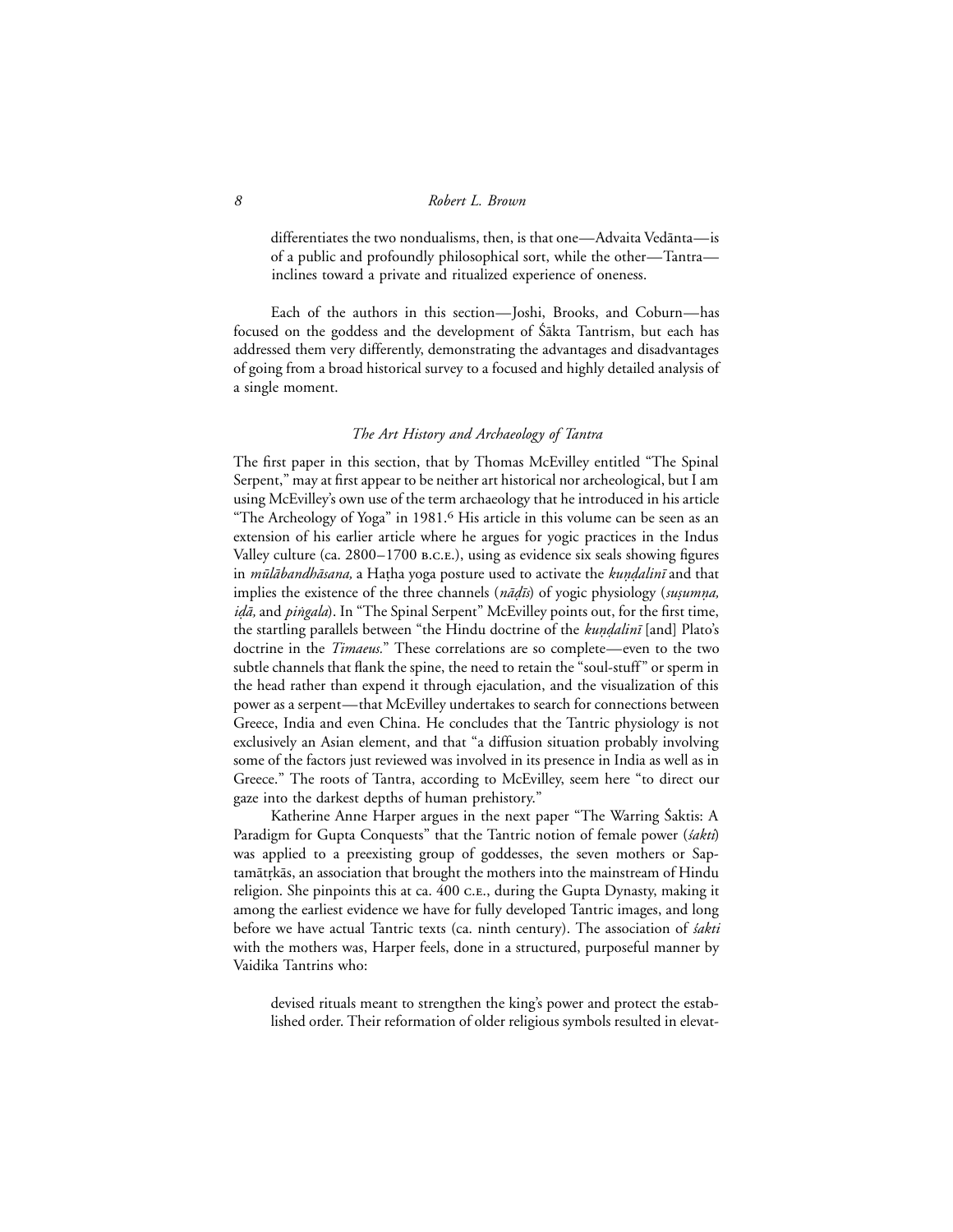ing a female septad from its shadowy past and relocating it centrally in the Hindu pantheon. At the same time, the reformers provided the newly evolved deities with attributes . . . that signified martial and spiritual empowerment, particularly for the king.

Thus, the mothers and their Tantric powers were used by the Gupta kings, a political use of Tantrism rarely argued by scholars. Her suggestion provides a new explanation for the popularization of Tantrism. Harper relies on texts, epigraphy, and art for her evidence.

The third paper in this section, Dennis Hudson's "Early Evidence of the *Pāñcarātra Āgama*," also relies on texts, inscriptions, and art to argue that the Bhāghavata (Krsna) tradition was a coherent religious system from the first century B.C.E. or earlier: "I shall discuss early evidence for the *Pāñcarātra Āgama*. The evidence places the Agama in the first three or four centuries B.C.E. and connects it with a consistent ritual and theological tradition that centers on Vāsudeva Krsna." Taking as a model the Vaikuntha Perumāl Temple at Kanchipuram for the organization and identification of manifestations of Vasudeva, Hudson applies the schema to a reinterpretation of numerous sculptures, particularly from Mathura dating to the Kushan period (first to third centuries C.E.). Furthermore, he applies the model to the exegesis of texts as well, including the *Bhagavad Gītā*. The result is a new interpretation of an early Hindu religious system, one that displays a series of overlaps with both Vedic and Tantric rituals and practices, and one in which to search for Tantra's roots.

#### *The Vedas and Tantra*

The next two essays deal with the relationships between the Vedic and the Tantric traditions. Teun Goudriaan in "Imagery of the Self from Veda to Tantra" shows that Tantrism relied on previously existing concepts and images, those found in the Vedas and the *Upanisads*, rather than producing new symbolic systems, and thus he stresses continuity over disjuncture. He focuses on the concept of the "self" or *Atman*, *identifying five categories in Indian thought of metaphorical* imagery used to discuss the  $\bar{A}$ *tman* (soul or self): self as a person—literally a little man—in the heart; self as part of a family; self as a ruler and enjoyer; self as a mover (often as a bird); and self as the sun. This imagery forms relationships between concepts of spirituality and of the world of appearances. Tantric interpretations tend toward concretization, often with a theistic interpretation, so that the self becomes less the individual *Ātman* and more identified with God. Goudriaan writes:

they [the Tantric practitioners] applied the images, which in the older Upanisads and some later texts referred to the undivided or individual self, ¸ to their conceptions of a Supreme Self, which they experienced as insepara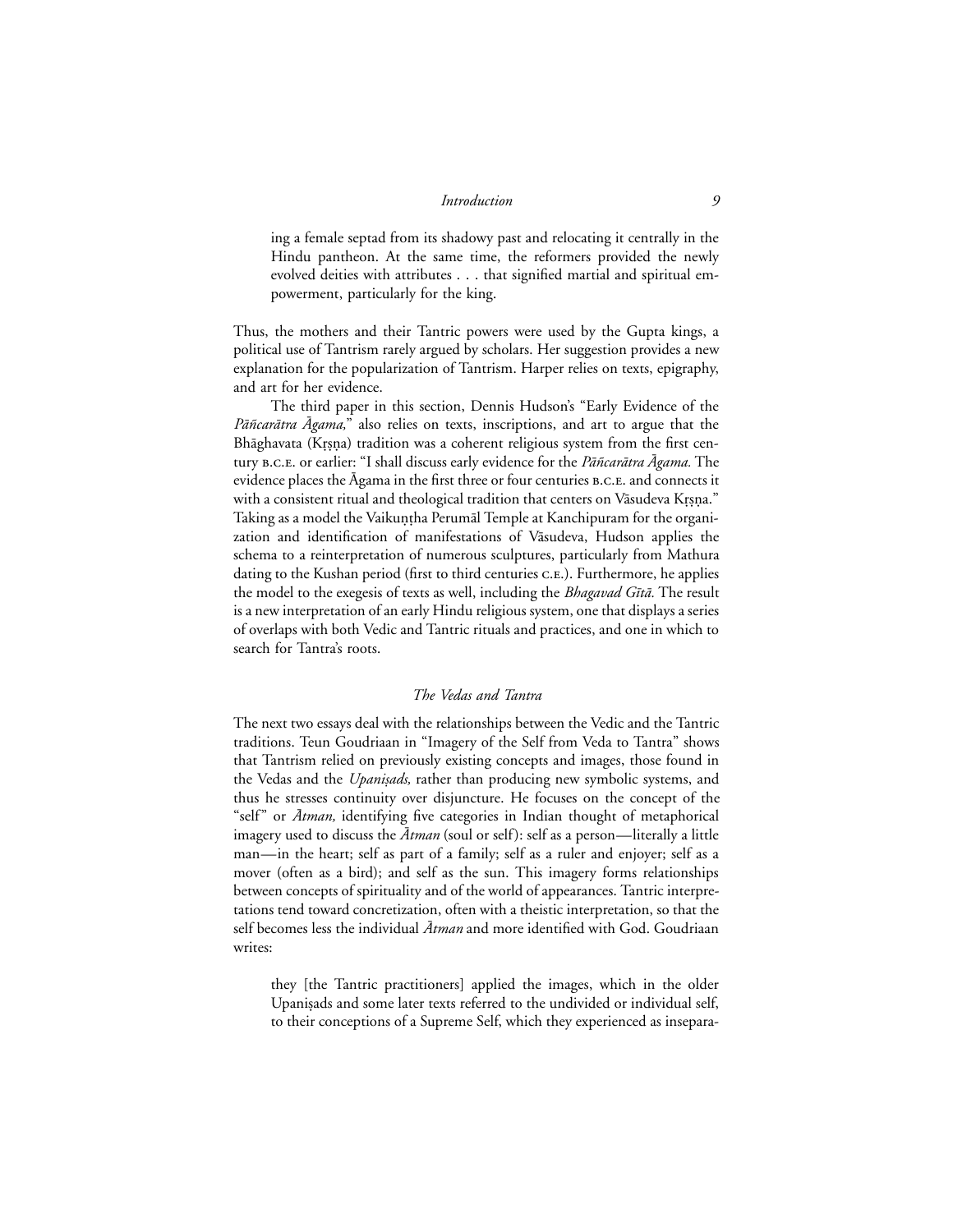ble form the Supreme Godhead worshiped by their school or sect. We could speak of a theistic reorientation of the old auto-mystical tradition, entailing a tendency to loss of authority for the individual self.

Thus, Goudriaan demonstrates shifts in Tantric ideology but using older imagery.

A second paper that analyzes the relationship between Tantric and Vedic traditions is Richard K. Payne's "Tongues of Flame: Homologies in the Tantric Homa." Payne is arguing, as did Goudriaan, for continuity between the Vedic and Tantric traditions. He looks to *homa* rituals ("votive ritual in which offerings are made into a fire"), tracing three groups of relationships: characteristics of the ritual use of fire, identification of the fire with people, and identification of the fire with gods. His evidence includes the Shingon tradition of Japan, Tantric Buddhism that dates from the beginning of the ninth century, as well as the traditions of India. He identifies many continuities between Vedic and Tantric *homa,* with a shift from three fires to one, and then the identification of the fire with both the deity and the practitioner, as indicative of Tantric differences. He concludes that "the Tantras appear to be much more firmly rooted in the Vedas than is usually suggested."

## *The Texts and Tantra*

The final two papers bring us to firm ground with discussions of full-fledged Tantric texts. Paul E. Muller-Ortega in "Becoming Bhairava: Meditative Vision in Abhinavagupta's *Parātrīśikā-laghuvrtti*," hopes:

that this exploration of the meaning of Bhairava [in the text] will contribute to an understanding of an important ideological shift in the development of early Hindu Tantra. The intent of this essay, therefore, is not so much historiographical as it is patently hermeneutic. If we are to understand the roots of the Hindu Tantra, we need to uncover the radical and crucial interpretive shifts that contribute to its successful ideological consolidation.

One of the shifts he identifies in Abhinavagupta's texts is from Bhairava seen as an external anthropomorphic but fierce deity to the embodiment of all-encompassing reality. Muller-Ortega also stresses the importance of the interplay between ritual and meditation, along with the concomitant oscillation between external and internal Tantric practices. He ends by saying Abhinavagupta's writings (of the tenth century) show:

that this early Hindu Tantra rejects the dry vistas of traditional philosophical debate, which seek only the representation of the Ultimate through conceptual truths. It rejects as well the self-enclosing renunciation of traditional Indian monasticism, which protectively seeks to isolate the monk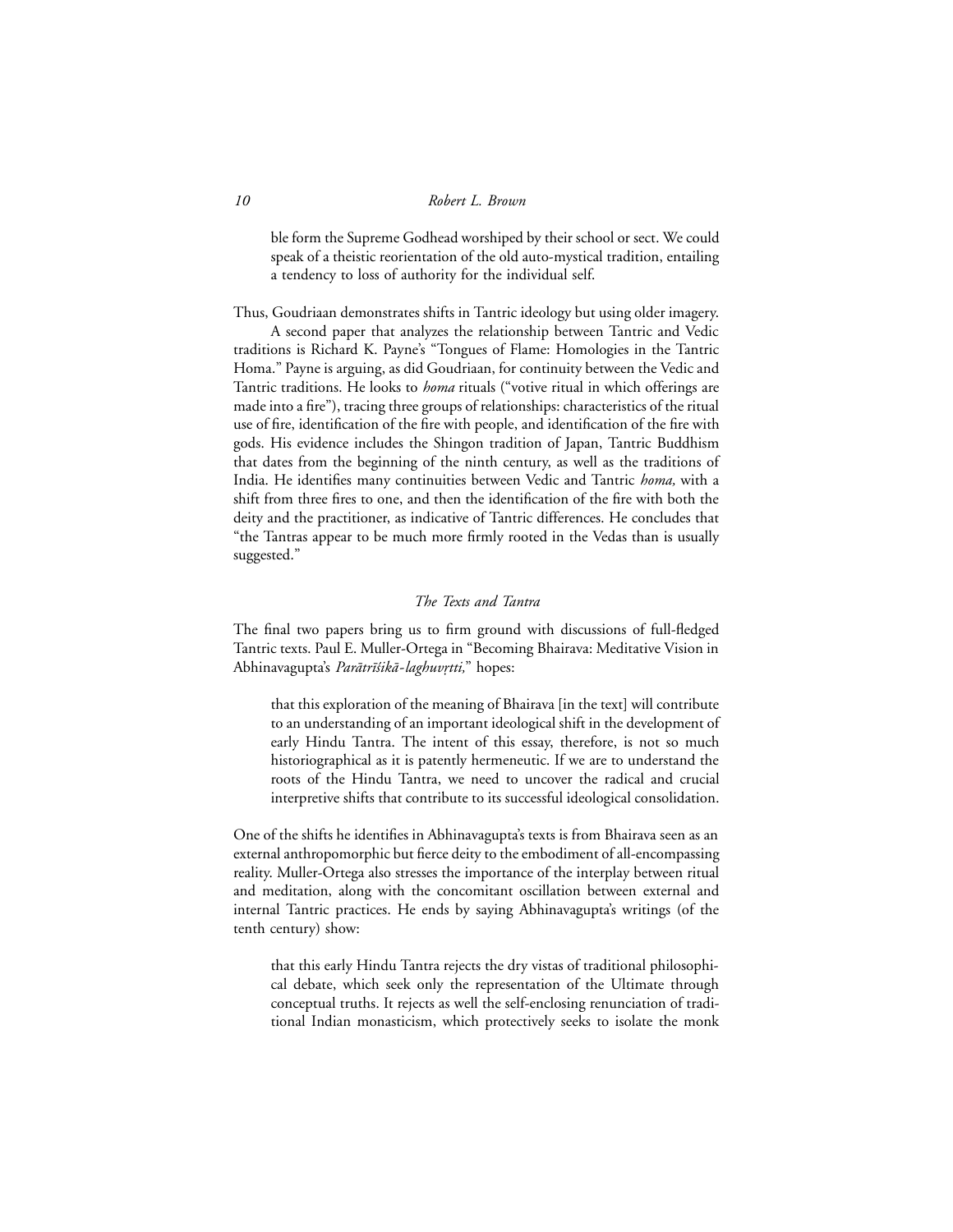from the imagined stain of worldliness. Transcending the dualities and distinctions of conventional thought and morality, the Tantra demonstrates an outward gesture of embracing delight in all of reality. The Tantric hero pushes outward into adventurous, spiritual exploration, into savoring and delighting the experience of so many varieties of blissful *ekarasa,* the unitary taste of consciousness.

Perhaps a more positive and eloquent statement of Tantrism's goals could not be made, particularly when they have been so darkly painted by many other scholars.

The final paper in the book is Lina Gupta's "Tantric Incantation in the *Devi Purāņa:* the *Padamālā Mantra Vidyā*. "This paper will leave the reader with a taste of Tantric ritual. The *Devī Purāṇa*, while difficult to date, is one of the earlier of the *Purānic* texts, and may date to around the sixth century c.e. It is in praise of the goddess, and Gupta gives a full exploration of the important *mantra* (the *Padamālā Mantra Vidyā*) in the text that Siva uses to invoke the goddess. When the worshiper recites the mantra, he or she "changes internally as well as externally . . . The ultimate goal of human life, according to Tantrism, is to internalize the cosmos and unify the inner vibrations with the outer." Gupta discusses the ritual performance of the *mantra,* specifying what are its prerequisites, preparations, procedures, and performance.

Lina Gupta's paper leads, finally, to my brief conclusion. Gupta discusses a word used in the *Padamālā Mantra Vidyā: "kapālamathana,*" which means skull (*kapāla*) churning (*mathana*). She says that the *kapāla* or skull cup, an essential implement for Tantric ritual, refers to when Siva cut off one of Brahma's heads, only to be forced to wander in penance with the skull attached to his hand, using it to beg alms, until finally having it drop when he reached Varanasi. Gupta also tells how skulls were used in rituals, such as drinking wine from them (this is, in fact, the point of the word *churning-skull,* as it involved stirring the wine in the skull cup). Finally, she speaks of the use of skulls to predict the future by tapping on them (kapālakoțani), specifically by Atharvavedic Brahmins and Tantrins, one of whom (Vangīsa) is mentioned in a Buddhist text and whom she feels may have lived in Bengal.

There are a series of reliefs from Gandhara, an area in present-day Pakistan, that date from as early as ca. 100 c.e. that actually show skull tappers. The reliefs have been discussed in an article by Maurizio Taddei,<sup>7</sup> one of which I illustrate here (Figure 1). The Buddha sits in the center, flanked by two skull tappers, both of whom hold a skull. The figure on his left is identified as a Buddhist monk,<sup>8</sup> while the right-side figure, who has his head wrapped with a cloth, is a Brahmin, identified by his hair knot showing over his forehead. Buddhist texts that discuss this story<sup>9</sup> tell how Vangīsa was able to tell from a skull what the future rebirth of the dead person would be. Called before the Buddha, he told future births of all whose skulls were given to him except for that of a Buddhist *arhat,* one who, in other words, was not reborn having reached enlightenment.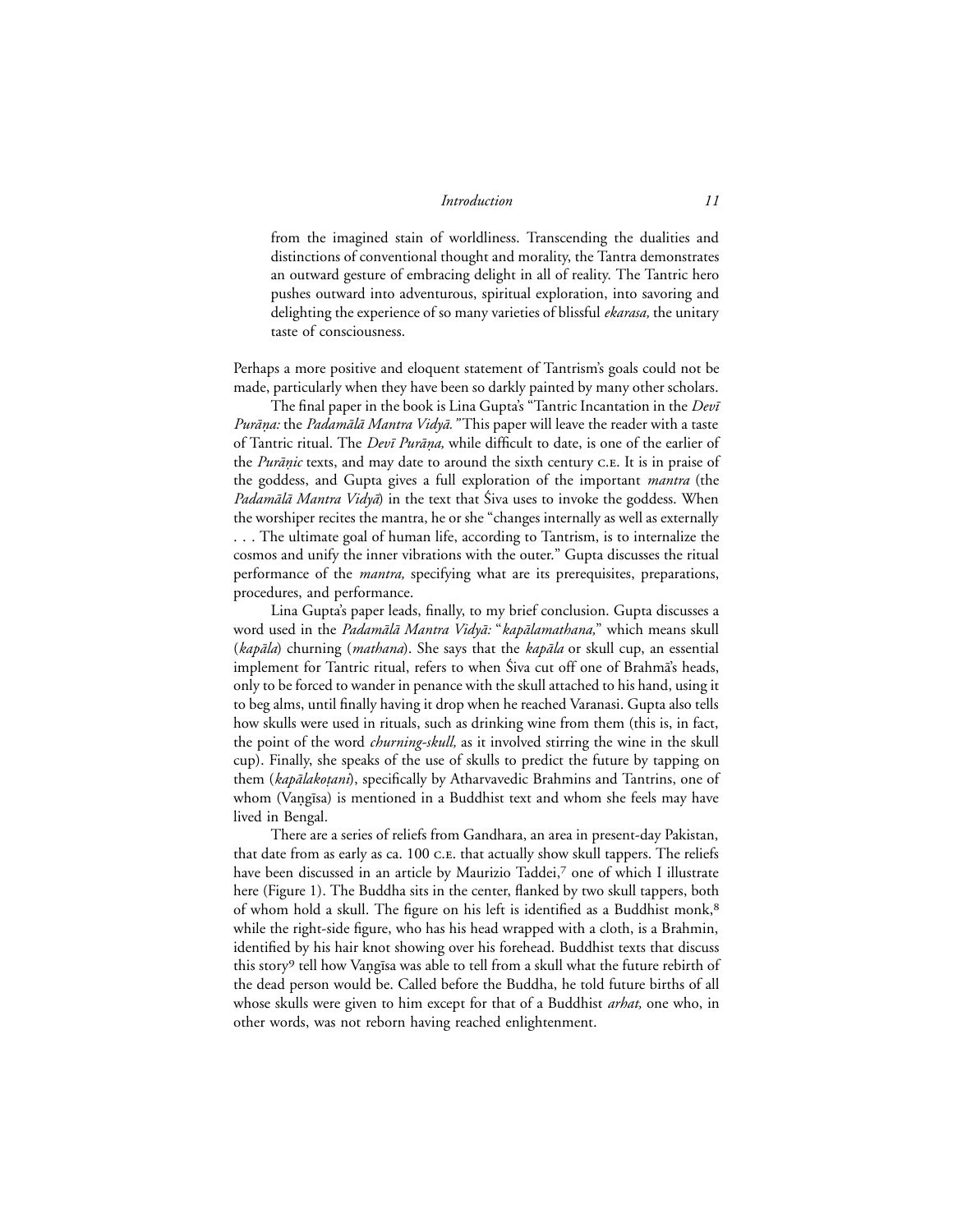

Figure 1 Buddha flanked by skull tappers. Gandhara, Pakistan. Ca. first-second century c.E. (Courtesy of The Russek Collection)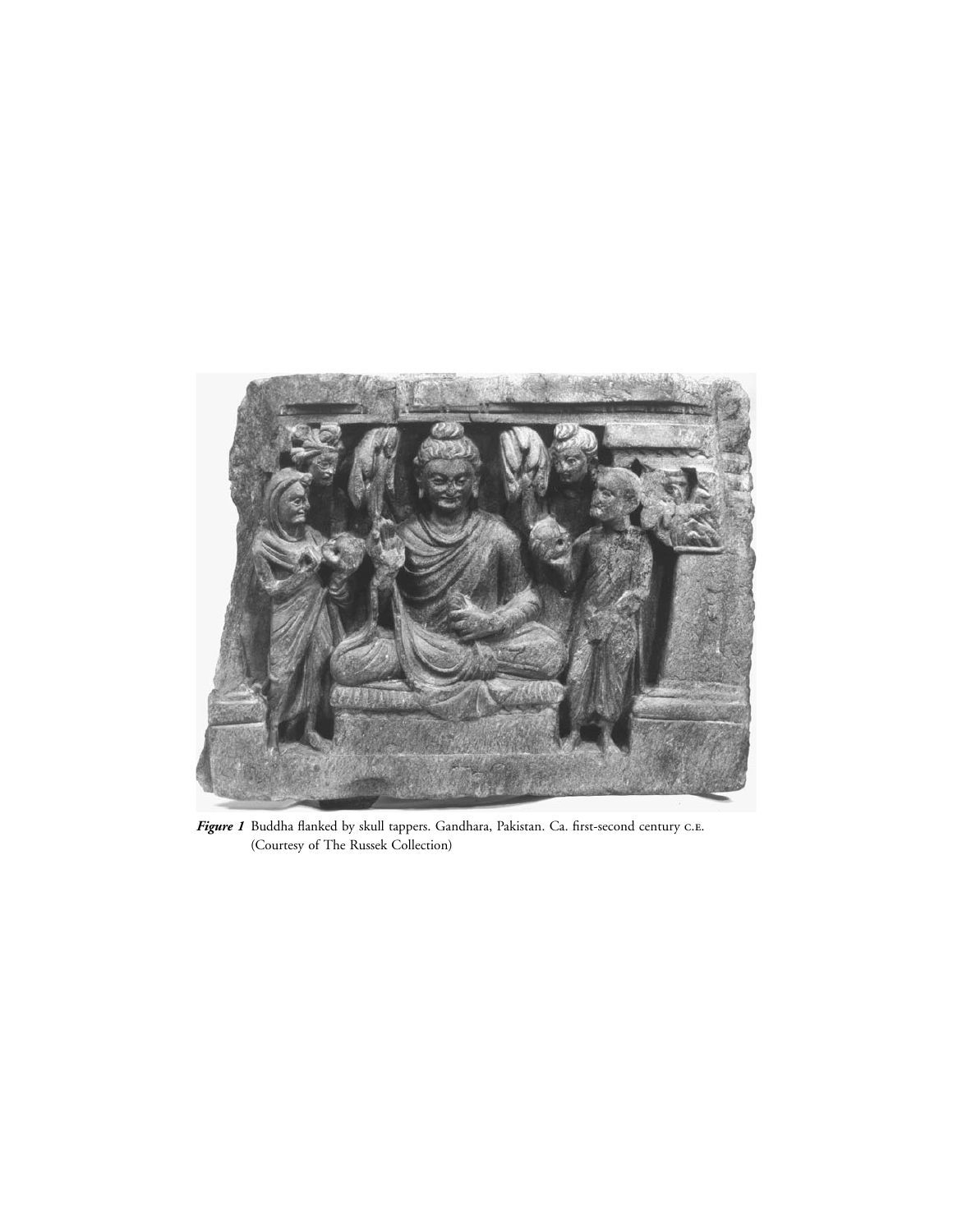Is this, then, a root of Tantra? We have evidence that skull tappers were known by the first century C.E. Taddei argues that the story "is the reflection of the usual controversies between Buddhists and Brahmans,"10 and while he may be correct, it appears to me that the Buddha actually accepts the effectiveness of skull tapping, in fact using it to prove that an *arhat* could, indeed, remove himself from the round of endless rebirths. In other words, the roots of Tantra are very old and probably from the beginning predominantly nonsectarian, points made by several of the authors in this book as well.

The second reference in Gupta's paper is to the *vīra* state (*vīra* is the Tantric hero of Muller-Ortega's quotation above, an advanced Tantric practitioner). Gupta says that:

The *vīra* state is one that requires great moral effort and the courage to confront endangering situations and steadfast pursuit of spiritual success (*siddhi*). One of the most grueling of the Vāmācāra Šākta practices performed by the *vīra sādhaka* is the *nilasadhana*. On a special night, the sādhaka must sit on a corpse in a deserted location such as a cremation ground, riverbank, or pond and offer an oblation of consecrated flesh (*mahāmāmsa*) to the fire deity. Through successful completion of the rite, he transcends to the highest state where he/she is united with the deity.

This, of course, brings us back to the beginning of the Introduction, to Stella Kramrisch sitting on a corpse in Calcutta on orders from her Tantric guru. We do not know whether Kramrisch was united with Siva, or transcended to the highest ´ state. But it is difficult to argue that her action was somehow not "truly" Tantric. It is a cautionary note, that whatever template we create for what is or is not Tantric, ultimately what a Tantric practitioner does is by one definition "Tantric."

#### **NOTES**

*Note:* Standard diacritical marks are used for Sanskrit words. Sanskrit terms that occur frequently appear in a glossary with English translations. Other Sanskrit words and phrases are translated into English in the text after their initial appearance.

1. Barbara Stoler Miller, ed., *Exploring India's Sacred Art* (Philadelphia: University of Pennsylvania Press, 1983), 15.

2. The use of a corpse for a seat on which to perform Tantric ritual (*´sava s¯adhana*) is an advanced form of worship. It is restricted in regard to place and is done with a structured ritual.

3. The notion of *bhakti* or loving devotion is not absent from Tantric texts, but is primarily directed toward the guru. See Sanjukta Gupta, Dirk Jan Hoens, and Teun Goudriaan, *Hindu Tantrism* (Leiden: Brill, 1979), 74–77.

4. Ibid., 7–9.